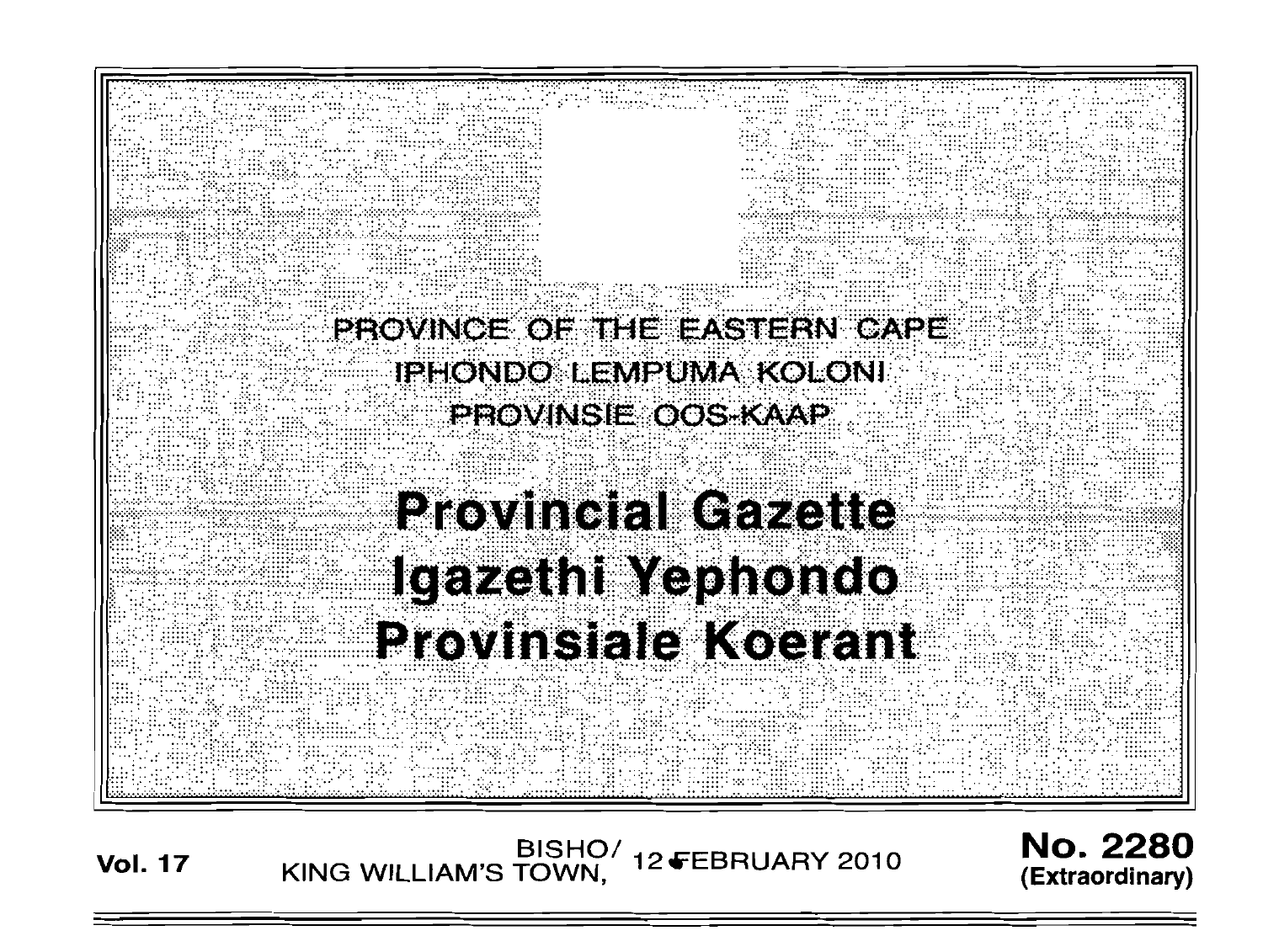## IMPORTANT NOTICE

The Government Printing Works will not be held responsible for faxed documents not received due to errors on the fax machine or faxes received which are unclear or incomplete. Please be advised that an "OK" slip, received from a fax machine, will not be accepted as proof that documents were received by the GPW for printing. If documents are faxed to the GPW it will be the sender's responsibility to phone and confirm that the documents were received in good order.

Furthermore the Government Printing Works will also not be held responsible for cancellations and amendments which have not been done on original documents received from clients.

## CONTENTS' INHOUD

| No. |                        | Page<br>No. | Gazette<br>No. |
|-----|------------------------|-------------|----------------|
|     | <b>GENERAL NOTICES</b> |             |                |
|     |                        |             | 2280           |
| 36  |                        |             | 2280           |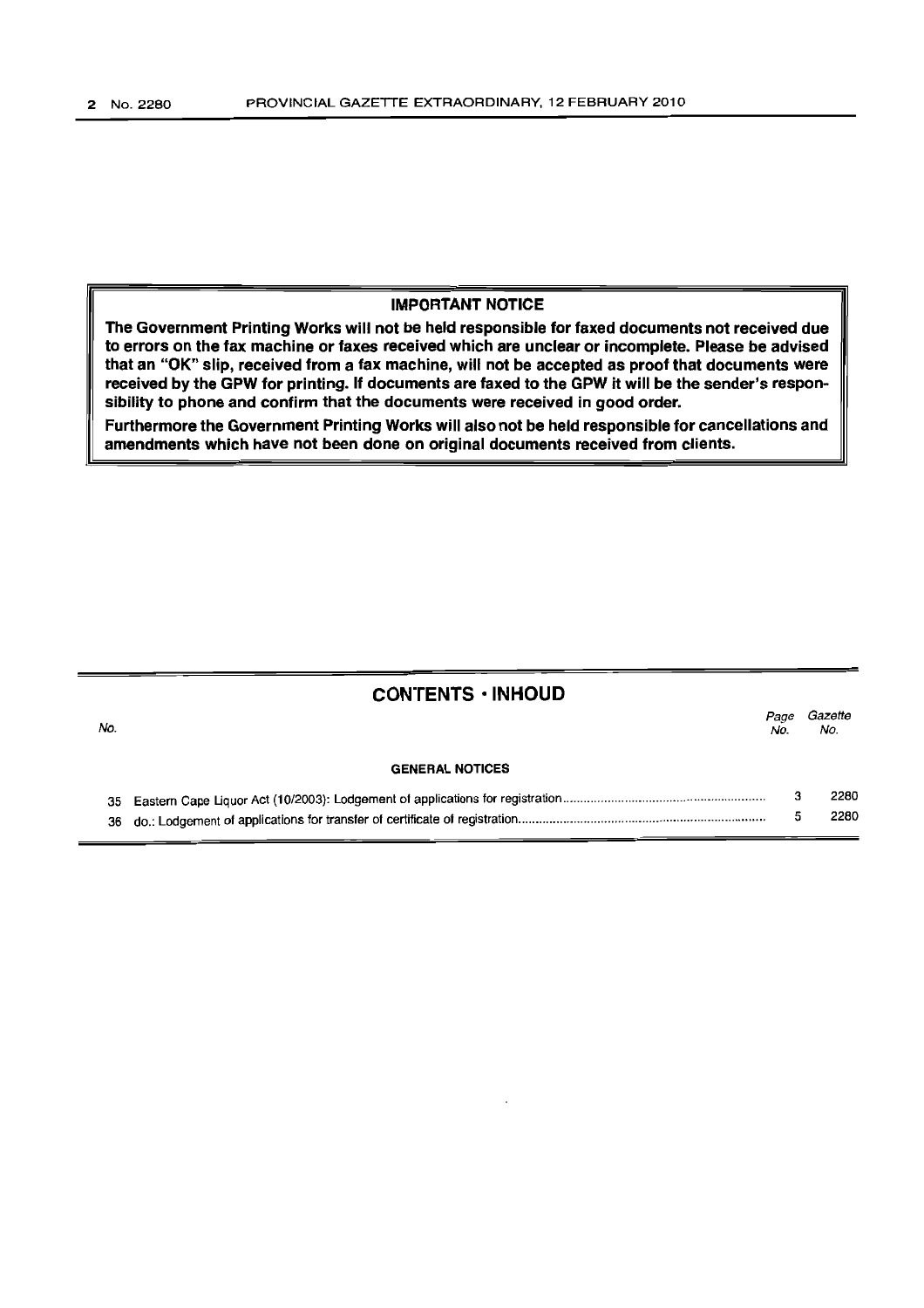# GENERAL NOTICES

## NOTICE 35 OF 2010

1. CM3 [Reg 4 (1)]

#### EASTERN CAPE UQUOR ACT, 2003 (Act No. 10 of 2003) NOTICE OF LODGEMENT OF APPLICATIONS FOR REGISTRATION

Notice is hereby given that the applications for registration, particulars of which appear in the Schedule hereunder, have been lodged with the Board.

Interested parties may, free of charge, inspect any application which appears in the Schedule hereunder and may within twenty one days of this notice, lodge with the Board written representations in support of, or written objections.

#### THEMBI ZONO - GXOYIYA EASTERN CAPE LIQUOR BOARD 03 February 2010

#### **SCHEDULE**

| 1<br>$\overline{2}$                 |                  |                                   | 3                                   | 4                            | 5                                                                                             |
|-------------------------------------|------------------|-----------------------------------|-------------------------------------|------------------------------|-----------------------------------------------------------------------------------------------|
| <b>Application</b><br><b>Number</b> |                  | <b>Name and</b><br>number of Ward | Kind of registration<br>applied for | Kind of liquor to<br>be sold | Name under which business is<br>to be conducted and particulars<br>of the erf, street or farm |
| 1.                                  | <b>ECP 17788</b> | Ward 44 BCM                       | Consumption on and<br>off premises  | All kinds                    | 6 To 6 Tavern, 1746 Acorn Valley,<br>Breidbach,                                               |
| 2.                                  | <b>ECP 17790</b> | Ward 16 BCM                       | Consumption on and<br>off premises  | All kinds                    | Thobeka's Place, 7505 N.U. 3,<br>Mdantsane                                                    |
| З.                                  | <b>ECP 17792</b> | Ward 16 BCM                       | Consumption on and<br>off premises  | All kinds                    | Sowa's Tavern, 8284 N.U.3,<br>Mdantsane                                                       |
| 4.                                  | <b>ECP 17872</b> | Ward 59 NMMM                      | Consumption on and<br>off premises  | All kinds                    | Bessie's Place, 199 Kobus Rd,<br>Galvandale, PE                                               |
| 5.                                  | <b>ECP 17873</b> | Ward 37 NMMM                      | Consumption on and<br>off premises  | All kinds                    | Plek van Rus, 19900 Gloria Str,<br>Ext 36, Kleinskool, PE                                     |
| 6.                                  | <b>ECP 17874</b> | Ward 3 BCM                        | Consumption on and<br>off premises  | All kinds                    | Khanyisa Place No.2, 64 Lennox<br>Rd, Panmure, EL                                             |
| 7.                                  | <b>ECP 17875</b> | Ward 13 BCM                       | Consumption on and<br>off premises  | All kinds                    | Kwa Nandi, 55969 Tembalethu,<br>Reeston, EL                                                   |
| 8.                                  | <b>ECP 17876</b> | Ward 14 NMMM                      | Consumption off<br>premises         | All kinds                    | Kwa - Bell, 54 Phendula Str, New<br>Brighton, PE                                              |
| 9.                                  | <b>ECP 17877</b> | Ward 40 NMMM                      | Consumption on<br>premises          | All kinds                    | Put Stop, 107 Waterkloof,<br>Greenbushes, PE                                                  |
| 10.                                 | <b>ECP 17878</b> | Ward 7 Kouga<br>Municipality      | Consumption on and<br>off premises  | All kinds                    | JC's Tavern, Loerie River Heights,<br>Plot 435/2, Loerie                                      |
| 11.                                 | <b>ECP 17879</b> | Ward 6 Kouga<br>Municipality      | Consumption on and<br>off premises  | All kinds                    | Ebheshini, M92C Phola Park,<br>Humansdorp                                                     |
| 12.                                 | <b>ECP 17880</b> | Ward 13 NMMM                      | Consumption off<br>premises         | All kinds                    | Koop 'n Loop Place, 200 Kobus<br>Str, Galvandale, PE                                          |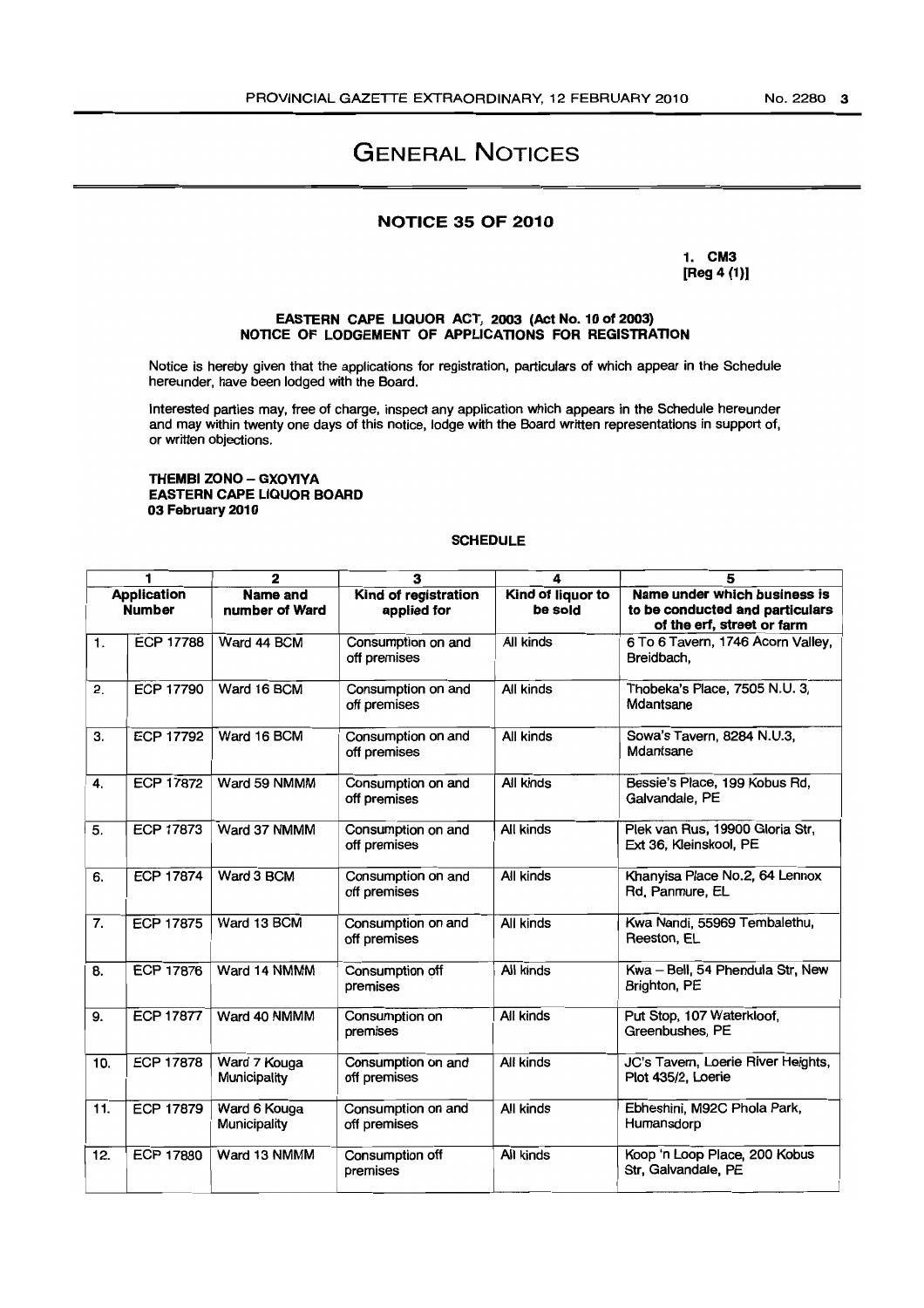| 13. | <b>ECP 17881</b> | Ward 11 NMMM                               | Consumption on and<br>off premises | All kinds        | Wella's Tavern, 164 Durban Rd,<br>Korsten, PE                                                   |
|-----|------------------|--------------------------------------------|------------------------------------|------------------|-------------------------------------------------------------------------------------------------|
| 14. | <b>ECP 17882</b> | Ward 44 NMMM                               | Consumption on and<br>off premises | All kinds        | Mawabo's Tavern, 33 Spira Str,<br>Molomisa, Kwa Nobuhle,<br>Uitenhage                           |
| 15. | ECP 17883        | Ward 12 BCM                                | Consumption on and<br>off premises | All kinds        | Kwa Sxosh's Tavern, 40101<br>Monde Mbaxa Str, Scenery Park,<br>EL                               |
| 16. | <b>ECP 17884</b> | Ward 44 BCM                                | Consumption on and<br>off premises | All kinds        | Green House Tavern, 3753<br>Tyutyu Central, Tyutyu Loc, Bisho                                   |
| 17. | <b>ECP 17885</b> | Ward 1 BCM                                 | Consumption on and<br>off premises | All kinds        | Cindy's Catering & Spices, 7<br>Canute Rd, Amalinda, EL                                         |
| 18. | <b>ECP 17886</b> | Ward 13 BCM                                | Consumption on and<br>off premises | All kinds        | Nzimane's Tavern, 52254 Dayisi<br>Str, EL                                                       |
| 19. | <b>ECP 17887</b> | <b>BCM</b>                                 | Special Event                      | All kinds        | <b>Easter National Football</b><br>Tournament, Jan Smuts Stadium,<br>Recreation Rd, Arcadia, EL |
| 20. | <b>ECP 17888</b> | Ward 30 BCM                                | Consumption on<br>premises         | All kinds        | Club 13 East London, Erf 18910,<br>3 Brooklyn Rd, Woodbrook, EL                                 |
| 21. | <b>ECP 17889</b> | Ward 1 NMMM                                | Consumption on<br>premises         | All kinds        | Afrrican Sky's, 120 Nassau Rd,<br>Theescome, PE                                                 |
| 22. | <b>ECP 17890</b> | Ward 1 Ikhwezi<br>Municipality             | Consumption on and<br>off premises | Sorghum Beer     | Die Drinkbak, Erf 634, Die Meent<br>Grond, Jansenville                                          |
| 23. | <b>ECP 17891</b> | Ward 13 Mbizana<br>Municipality            | Consumption on and<br>off premises | All kinds        | Twins Tavern, Amangutyana A/A,<br>Bizana                                                        |
| 24. | <b>ECP 17892</b> | Ward 26 Ngquza<br><b>Hill Municipality</b> | Consumption on and<br>off premises | All kinds        | Ziyawa Tavern, Vlie A/A, Lusikisiki                                                             |
| 25. | <b>ECP 17893</b> | Ward 5 Matatiele<br>Municipality           | Consumption on and<br>off premises | <b>All kinds</b> | Zandisile Tavern, Mzongwana<br>A/A, Matatiele                                                   |
| 26. | <b>ECP 17894</b> | Ward 11<br>Mzimvubu<br>Municipality        | Consumption on and<br>off premises | All kinds        | Thandabantu Tavern, Mzinto A/A,<br>Mt Frere                                                     |
| 27. | <b>ECP 17895</b> | Ward 7 Matatiele<br>Municipality           | Consumption on and<br>off premises | <b>All kinds</b> | Matshatshu Tavern, Mzongwana<br>A/A, Matatiele                                                  |
| 28. | <b>ECP 17896</b> | Ward 22 Matatiele<br>Municipality          | Consumption on and<br>off premises | All kinds        | Cebilendiala Tavern, Lukholweni<br>A/D, Nyokweni Loc, Matatiele                                 |